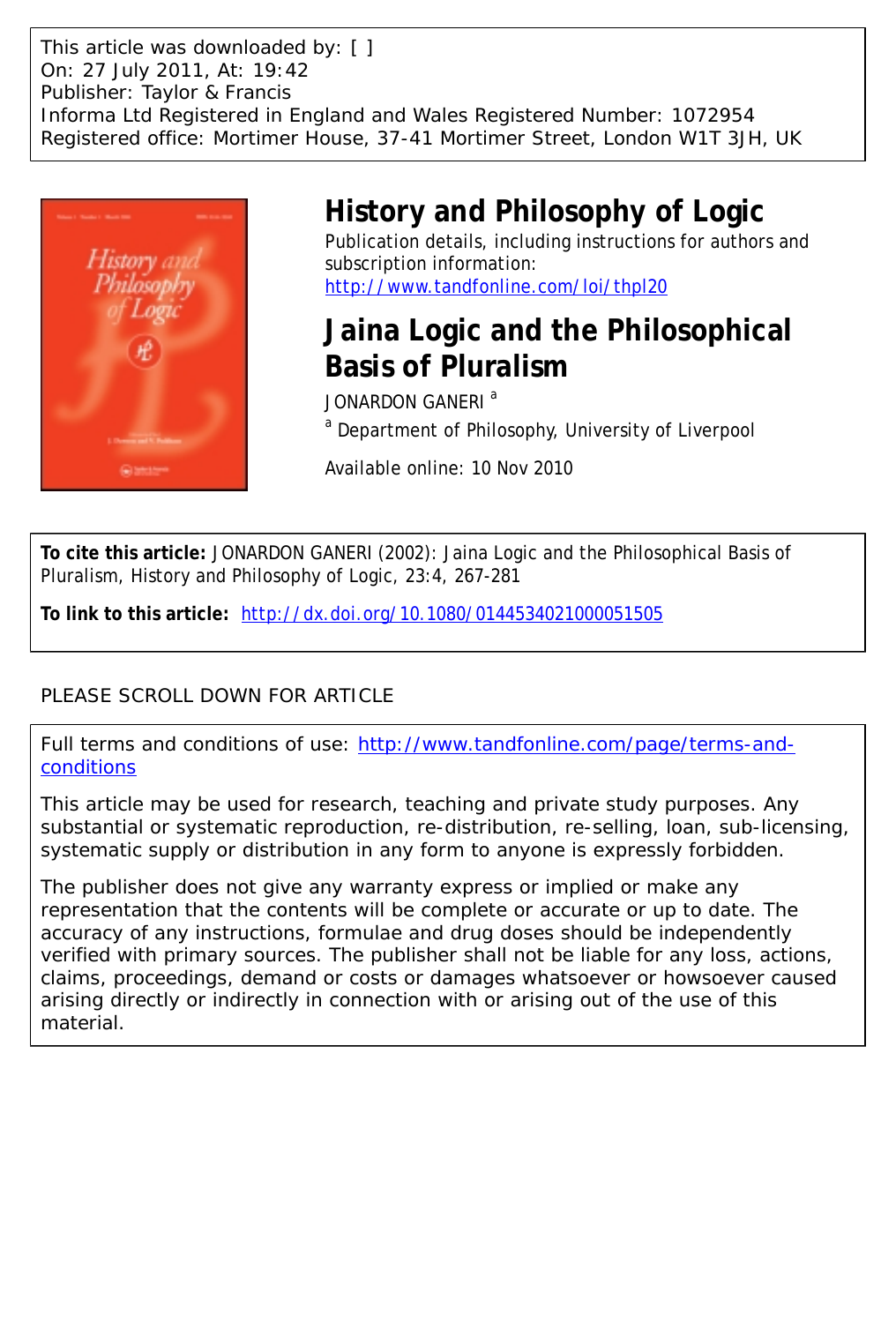

### Jaina Logic and the Philosophical Basis of Pluralism

JONARDON GANERI

Department of Philosophy, University of Liverpool

#### Revised 2 October 2002

What is the rational response when confronted with a set of propositions each of which we have some reason to accept, and yet which taken together form an inconsistent class? This was, in a nutshell, the problem addressed by the Jaina logicians of classical India, and the solution they gave is, I think, of great interest, both for what it tells us about the relationship between rationality and consistency, and for what we can learn about the logical basis of philosophical pluralism. The Jainas claim that we can continue to reason in spite of the presence of inconsistencies, and indeed construct a many-valued logical system tailored to the purpose. My aim in this paper is to offer a new interpretation of that system and to try to draw out some of its philosophical implications.

There was in classical India a great deal of philosophical activity. Over the years, certain questions came to be seen as fundamental, and were hotly contested. Are there universals? Do objects endure or perdure? Are there souls, and, if so, are they eternal or non-eternal entities? Do there exist wholes over and above collections of parts? Different groups of philosophers offered different answers to these and many other such questions, and each, moreover, was able to supply plausible arguments in favour of their position, or to offer a world-view from which their particular answers seemed true. The body of philosophical discourse collectively contained, therefore, a mass of assertions and contradictory counter-assertions, behind each of which there lay a battery of plausible arguments. Such a situation is by no means unique to philosophical discourse. Consider, for instance, the current status of physical theory, which comprises two sub-theories, relativity and quantum mechanics, each of which is extremely well supported, and yet which are mutually inconsistent. The same problem is met with in computer science, where a central notion, that of putting a query to a data-base, runs into trouble when the data-base contains data which is inconsistent because it is coming in from many different sources. For another example of the general phenomenon under discussion, consider the situation faced by an investigator using multiple-choice questionnaires, when the answers supplied in one context are in conflict with those supplied in another. Has the interrogee said `yes' or `no' to a given question, when they said `yes' under one set of conditions but `no' under another? Do their answers have any value at all, or should we simply discard the whole lot on account of its inconsistency? Perhaps the most apposite example of all is the case of a jury being presented with the evidence from a series of witnesses. Each witness, we might suppose, tells a consistent story, but the total evidence presented to the jury might itself well be inconsistent.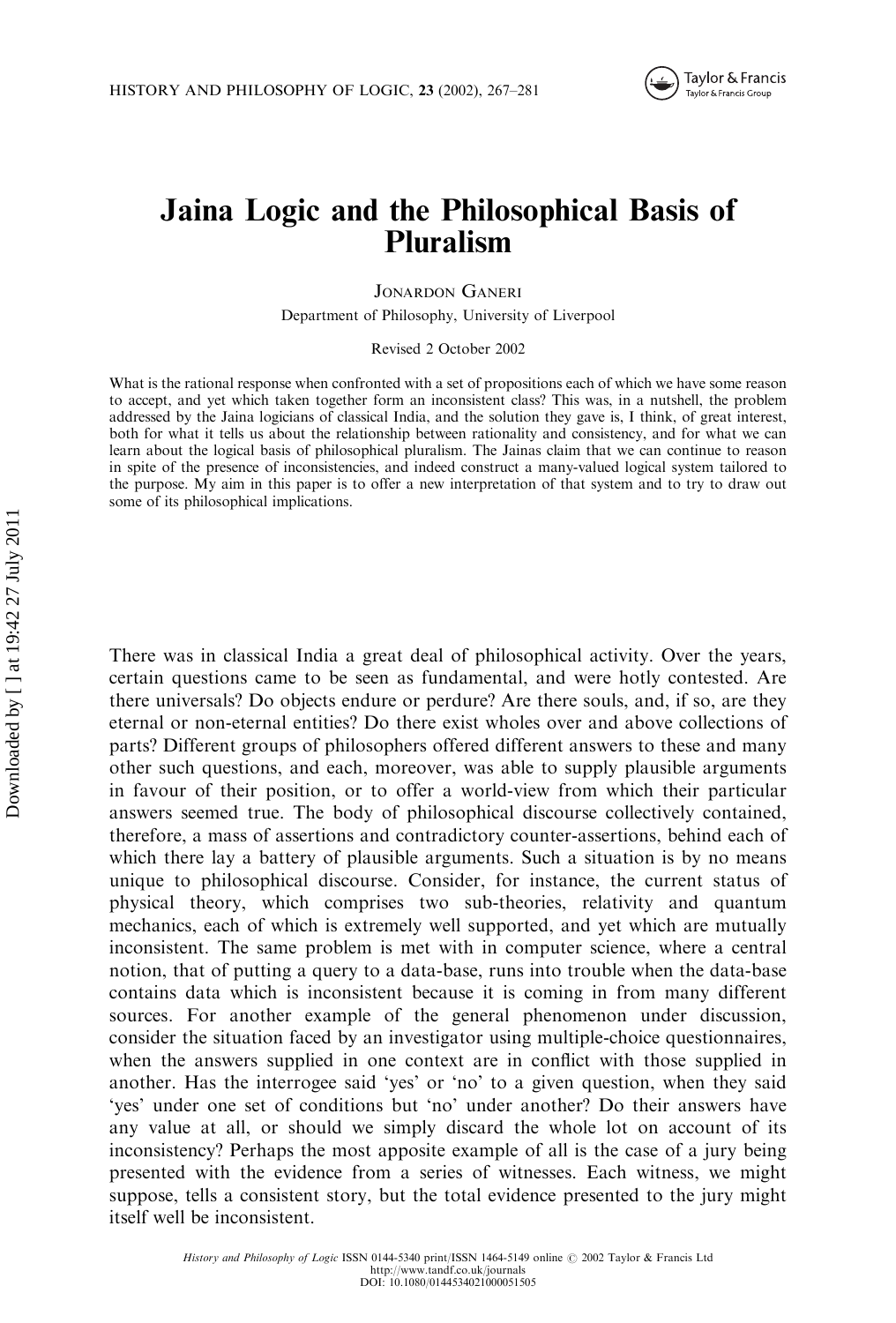The situation the Jainas have in mind is one in which a globally inconsistent set of propositions, the totality of philosophical discourse, is divided into sub-sets, each of which is internally consistent. Any proposition might be supported by others from within the same sub-set. At the same time, the negation of that proposition might occur in a distinct, though possibly overlapping subset, and be supported by other propositions within it. Each such consistent sub-set of a globally inconsistent discourse, is what the Jainas call a 'standpoint'  $(naya)$ . A standpoint corresponds to a particular philosophical perspective.

Let us say that a proposition is *arguable* if it is assertible within some standpoint, i.e. if it is a member of a mutually supporting consistent set of propositions. The original problem posed was this: what is the rational reaction to a class of propositions, each of which is, in this sense, arguable, yet which is globally inconsistent? It seems that there are three broad types of response. The first, which I will dub doctrinalism, is to say that it will always be possible, in principle, to discover which of two inconsistent propositions is true, and which is false. Hence our reaction should be to reduce the inconsistent set to a consistent subset, by rejecting propositions which, on close examination, we find to be unwarranted. This is, of course, the ideal in philosophical debate, but it is a situation we are rarely if ever in. The problem was stipulated to be one such that we cannot decide, as impartial observers, which of the available standpoints, if any, is correct. If doctrinalism were the only option, then we would have no choice but to come down in favour of one or other of the standpoints, basing our selection, perhaps on historical, cultural or sociological considerations, but not on logical ones.

A second response is that of scepticism. Here the idea is that the existence both of a reason to assert and a reason to reject a proposition itself constitutes a reason to deny that we can justifiably either assert or deny the proposition. A justification of a proposition can be defeated by an equally plausible justification of its negation. This sceptical reaction is at the same time a natural and philosophically interesting one, and indeed has been adopted by some philosophers, notably Nagarjuna in India and the Pyrrhonic sceptics as reported by Sextus Empiricus. Sextus, indeed states as the first of five arguments for scepticism, that philosophers have never been able to agree with one another, not even about the criteria we should use to settle controversies.

The third response is that of *pluralism*, and this is the response favoured by the Jainas. The pluralist finds some way conditionally to assent to each of the propositions, and she does so by recognising that the justification of a proposition is internal to a standpoint. In this way, the Jainas try "to establish a rapprochement between seemingly disagreeing philosophical schools (Matilal 1977: 61)'', thereby avoiding the dogmatism or ``one-sidedness'' from which such disagreements flow. Hence another name for their theory was anekāntavāda, the doctrine of "non-one-sidedness" (for a good outline of these aspects of Jaina philosophical theory, see Matilal 1977 and Dundas 1992).

In spite of appearances to the contrary, the sceptic and the pluralist have much in common. For although the sceptic rejects all the propositions while the pluralist endorses all of them, they both deny that we can solve the problem by privileging just one position, i.e. by adopting the position of the doctrinalist. (It seems, indeed, that scepticism and pluralism developed in tandem in India, both as critical reactions to the system-based philosophical institutions.) Note too that both are under pressure to revise classical logic. For the sceptic, the problem is with the law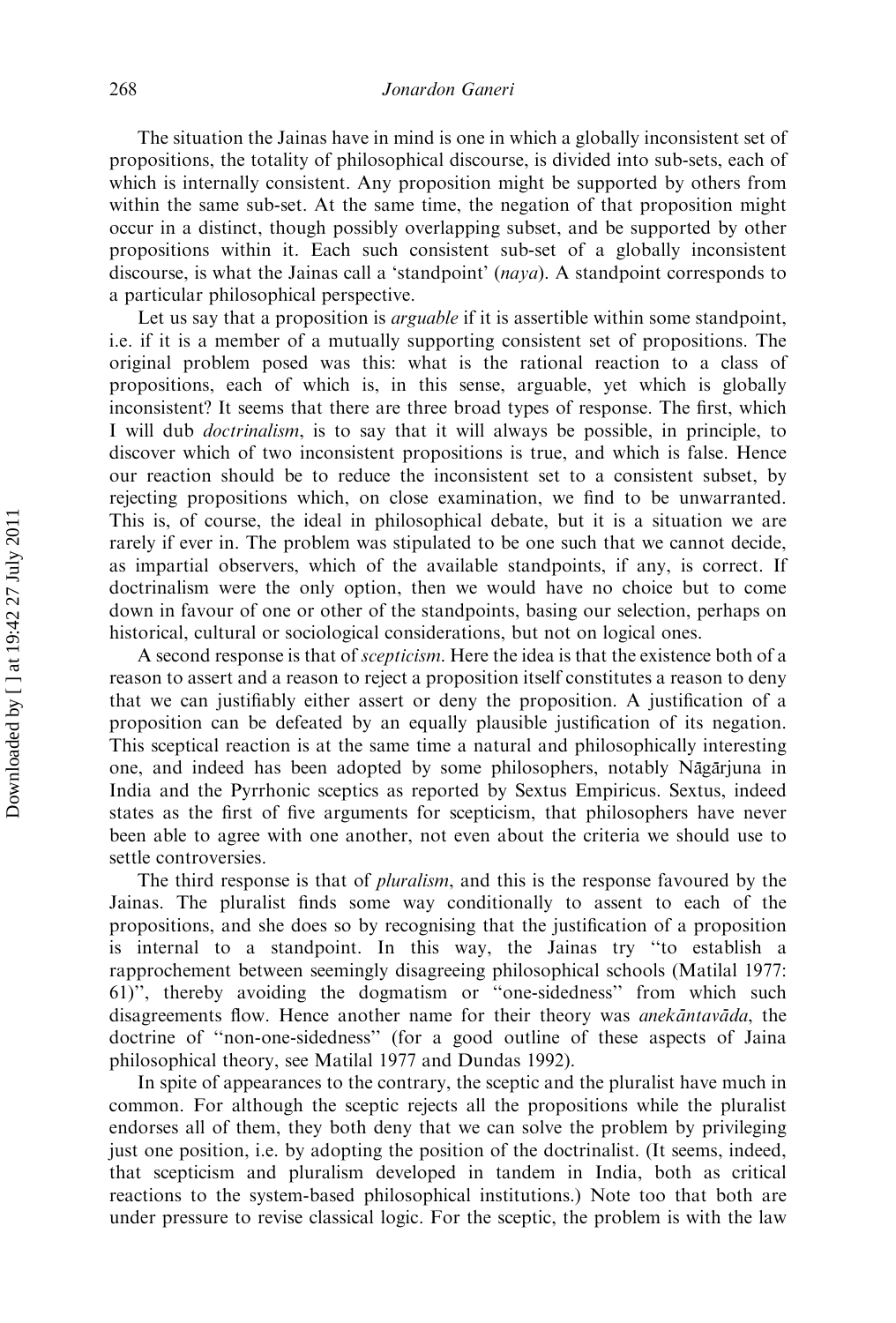of excluded middle, the principle that for all p, either p or  $\neg p$ . The reason this is a problem for the sceptic is that she wishes to reject each proposition  $p$  without being forced to assent to its negation  $\neg p$ . The pluralist, on the other hand, has trouble with a different classical law, the law of non-contradiction, that for all  $p$ , it is not the case both that p and that  $\neg p$ , for she wishes to assent both to the proposition p and to its negation. While a comparative study of the two responses, sceptical and pluralist, would be of interest, I will here confine myself to developing the version of pluralism developed by the Jainas, and discussing the extent to which their system becomes paraconsistent. It is very often claimed that the Jainas 'embrace' inconsistency, but I will be arguing that this is not so, that we can understand their system by giving it a less strongly paraconsistent reading.

#### 1. Jaina Seven-valued Logic

The Jaina philosophers support their pluralism by constructing a logic in which I he Jaina philosophers support their pluralism by constructing a logic in which<br>there are seven distinct semantic predicates *(bhangi)*, which, since they attach to sentences, we *might* think of as truth-values (for a rather different interpretation, see Ganeri 2001, chapter 5). I will first set out the system following the mode of description employed by the Jainas themselves, before attempting to reconstruct it in a modern idiom. I will follow here the twelfth century author Vādideva Sūri  $(1086–1169$  AD), but similar descriptions are given by many others, including Prabhācandra, Mallisena and Samantabhadra. This is what Vādideva Sūri says rab. aastala alut samandonaana. This is when (Pramāņa-naya-tattvālokālankārah, chapter 4, verses 15–21):

The seven predicate theory consists in the use of seven claims about sentences, each preceded by "arguably" or "conditionally" (syat), [all] concerning a single object and its particular properties, composed of assertions and denials, either simultaneously or successively, and without contradiction. They are as follows:

- (1) Arguably, it (i.e. some object) exists (syad asty eva). The first predicate pertains to an assertion.
- (2) Arguably, it does not exist (syan nasty eva). The second predicate pertains to a denial.
- (3) Arguably, it exists; arguably, it doesn't exist (syad asty eva syan nasty eva). The third predicate pertains to successive assertion and denial.
- (4) Arguably, it is 'non-assertible' (syad avaktavyam eva). The fourth predicate pertains to a simultaneous assertion and denial.
- (5) Arguably, it exists; arguably it is non-assertible (sydd asty eva sydd avaktavyam eva). The fifth predicate pertains to an assertion and a simultaneous assertion and denial.
- (6) Arguably, it doesn't exist; arguably it is non-assertible (syan nasty eva syad avaktavyam eva). The sixth predicate pertains to a denial and a simultaneous assertion and denial.
- (7) Arguably, it exists; arguably it doesn't exist; arguably it is non-assertible (sydd) asty eva syān nāsty eva syād avaktavyam eva). The seventh predicate pertains to a successive assertion and denial and a simultaneous assertion and denial.

The structure here is simple enough. There are three basic truth-values, true (t), false (f) and non-assertible (u). There is also some means of combining basic truth-values, to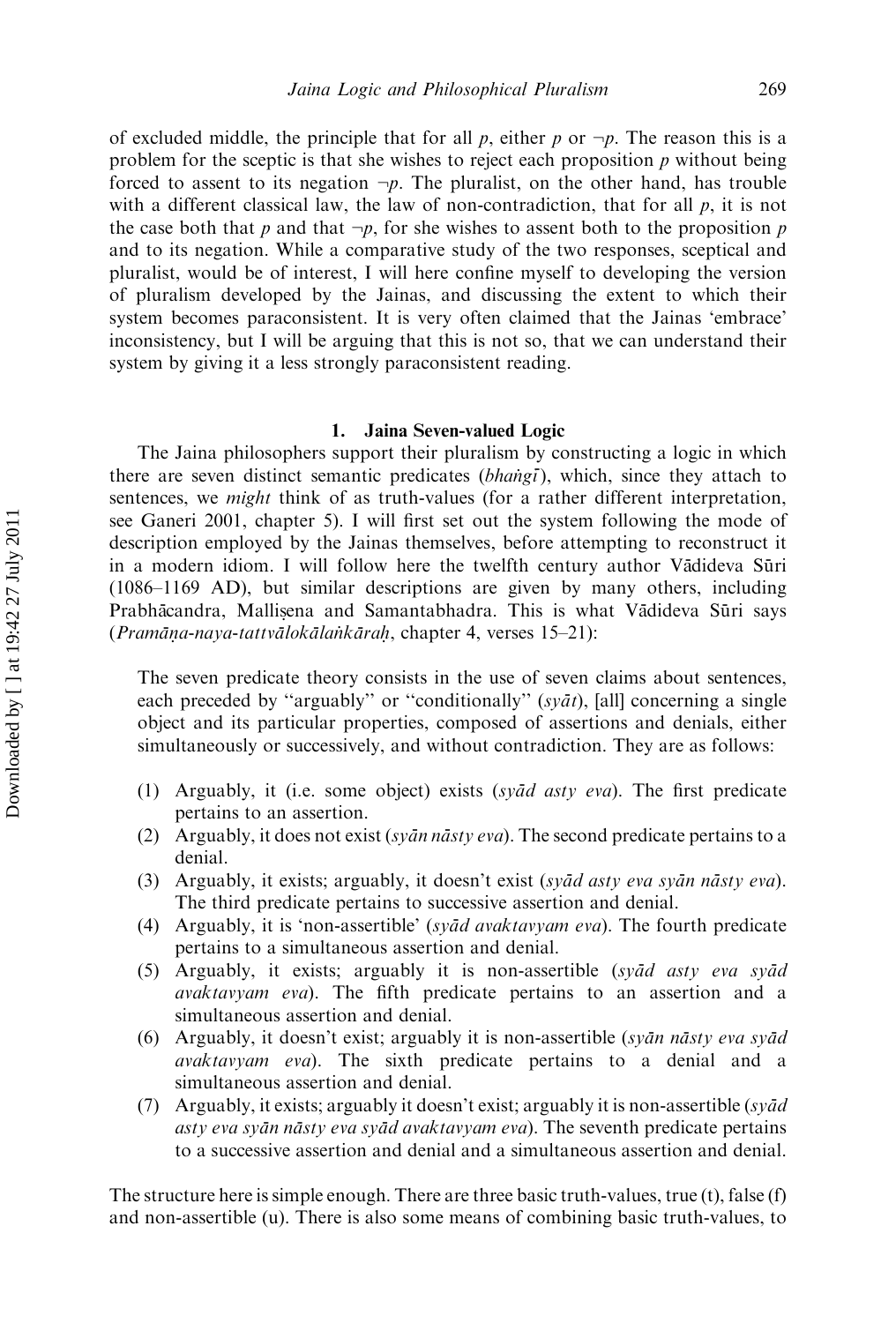form four further compound values, which we can designate tf, tu, fu and tfu. There is a hint too that the third basic value is itself somehow a product of the first two, although by some other means of combination—hence the talk of simultaneous and successive assertion and denial. Thus, in Jaina seven valued logic, all the truth-values are thought to be combinations in some way or another of the two classical values.

There is, however, a clear risk that the seven values in this system will collapse trivially into three. For if the fifth value, tu, means simply "true and true-andfalse", how is it distinct from the fourth value, u, "true-and-false"? No reconstruction of the Jaina system can be correct if it does not show how each of the seven values is distinct. The way through is to pay due attention to the role of the conditionalising operator "arguably" (sydt). The literal meaning of "sydt" is "perhaps it is", the optative form of the verb "to be". The Jaina logicians do not, however, use it in quite its literal sense, which would imply that no assertion is not made categorically, but only as a possibility-claims. Instead, they use it to mean ``from a certain standpoint'' or ``within a particular philosophical perspective''. This is the Jaina pluralism: assertions are made categorically, but only from within a particular framework of supporting assertions. If we let the symbol  $\lq \nabla$  represent "syāt", then the Jaina logic is a logic of sentences of the form " $\nabla p$ ", a logic of conditionally justified assertions. As we will see, it resembles other logics of assertion, especially the ones developed by Jaskowski (1948) and Rescher (1968).

The first three of the seven predications now read as follows:

$$
(1) / p / = t \text{ iff } \nabla p
$$

In other words,  $p$  is true iff it is arguable that  $p$ . We are to interpret this as saying that there is some standpoint within which  $p$  is justifiably asserted. We can thus write it as

$$
(1) / p / = t \text{ iff } \exists \sigma \ \sigma : p,
$$

where " $\sigma$ : p" means that p is arguable from the standpoint  $\sigma$ . For the second value we may similarly write,

$$
(2) /p/ = f \text{ iff } \nabla \neg p.
$$

That is,

$$
/p/ = f \text{ iff } \exists \sigma \ \sigma : \neg p.
$$

The third value is taken by those propositions whose status is controversial, in the sense that they can be asserted from some standpoints but their negations from others. These are the propositions which the Jainas are most concerned to accommodate. Thus

(3) 
$$
/p/ =
$$
 tf iff  $/p/ =$  t &  $/p/ =$  f.

I.e.

$$
/p/ = \text{tf iff } \nabla p \& \nabla \neg p,
$$

or again

$$
/p/ = \text{tf iff } \exists \sigma \ \sigma : p \ \& \ \exists \sigma \ \sigma : \neg p.
$$

This way of introducing a new truth-value, by combining two others, may seem a little odd. I think, however, that we can see the idea behind it if we approach matters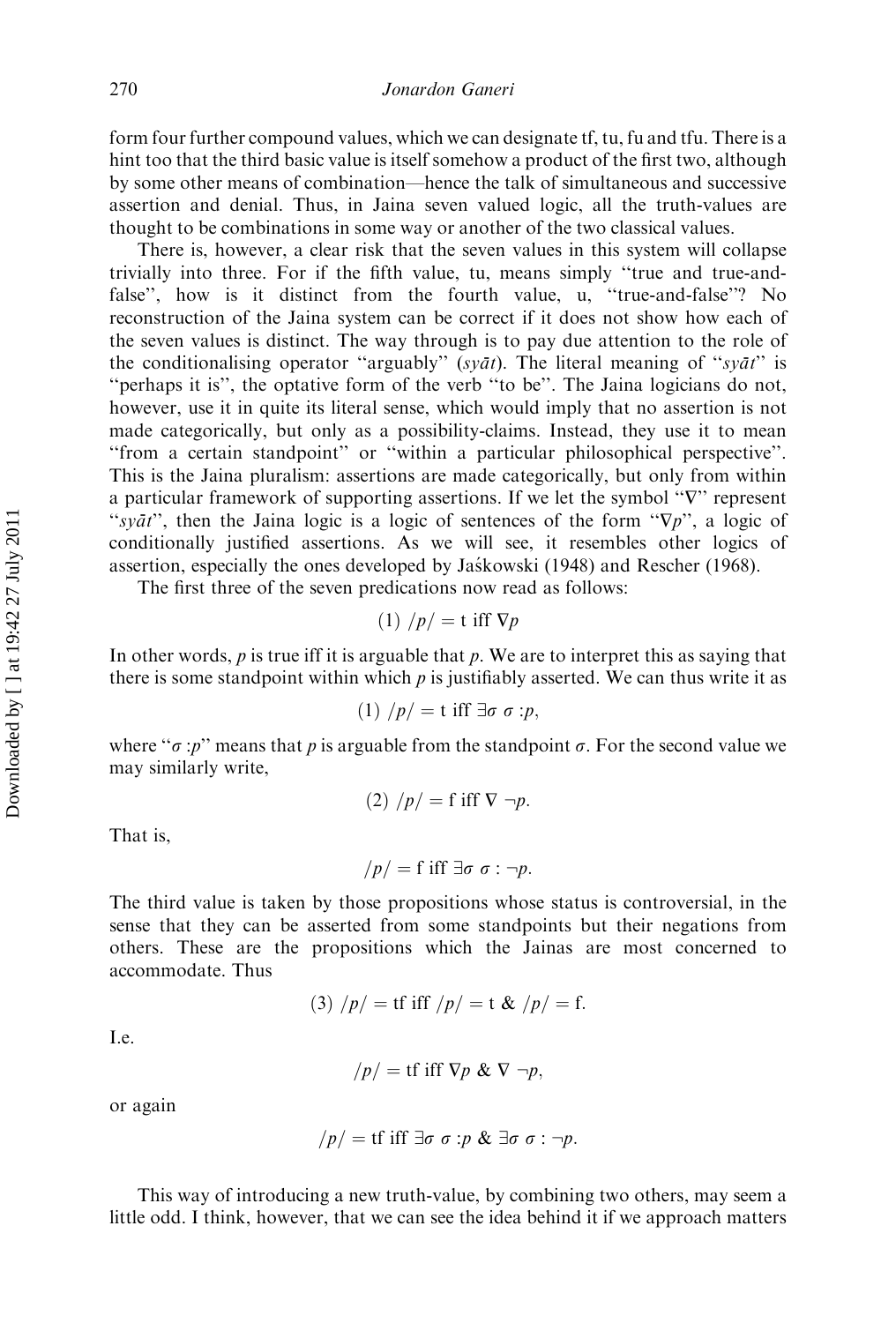from another direction. Let us suppose that every standpoint is such that for any given proposition, either the proposition or its negation is assertible from within that standpoint. Later, I will argue that the Jainas did not want to make this assumption, and that this is what lies behind their introduction of the new truthvalue "non-assertible". But for the moment let us make the assumption, which is tantamount to supposing that every standpoint is "optimal", in the sense that for any arbitrary proposition, it either supplies grounds for accepting it, or else grounds for denying it. There are no propositions about which an optimal standpoint is simply indifferent. Now, with respect to the totality of actual optimal standpoints, a proposition can be in just one of three states: either it is a member of every optimal standpoint, or its negation is a member of every such standpoint, or else it is a member of some, and its negation of the rest. If we number these three states, 1, 2 and 3, and call the totality of all actual standpoints,  $\Sigma$ , then the value of any proposition with respect to  $\Sigma$  is either 1, 2 or 3. The values 1, 2 and 3 are in fact the values of a three-valued logic, which we can designate M3. I will argue below that there is a correspondence between this logic and the system introduced by the Jainas (J3, say). The idea, roughly is that a proposition has the value 'true' iff it either has the value 1 or 3, it has the value 'false' iff it either has the value 2 or 3, and it has the value `tf' iff it has the value 3. Hence the three values introduced by the Jainas represent, albeit indirectly, the three possible values a proposition may take with respect to the totality of optimal standpoints.

Before elaborating this point further, we must find an interpretation for the Jainas' fourth value "non-assertible". Bharucha and Kamat offer the following analysis of the fourth value:

The fourth predication consists of affirmative and negative statements made simultaneously. Since an object X is incapable of being expressed in terms of existence and non-existence at the same time, even allowing for Syad, it is termed `indescribable'. Hence we assign to the fourth predication . . . the indeterminate truth-value I and denote the statement corresponding to the fourth predication as  $(p \& \neg p)$ . (1984: 183)

Bharucha and Kamat's interpretation is equivalent to:

$$
(4)/p/ = u \text{ iff } \nabla(p \& \neg p),
$$

that is

$$
/p/ = u \text{ iff } \exists \sigma \ \sigma : (p \& \neg p).
$$

Thus, for Bharucha and Kamat, the Jaina system is paraconsistent because it allows for standpoints in which contradictions are justifiably assertible. This seems to me to identify the paraconsistent element in the Jaina theory in quite the wrong place. For while there may be certain sentences, such as the Liar, which can justifiably be both asserted and denied, this cannot be the case for the wide variety of sentences which the Jainas have in mind, sentences like ``There exist universals'' and so on. Even aside from such worries, the current proposal has a technical defect. For what now is the fifth truth-value, tu? If Bharucha and Kamat are right then it means that there is some standpoint from which 'p' can be asserted, and some from which 'p  $\&$  $\neg p'$  can be asserted. But this is logically equivalent to u itself. The Bharucha and Kamat formulation fails to show how we get to a seven-valued logic.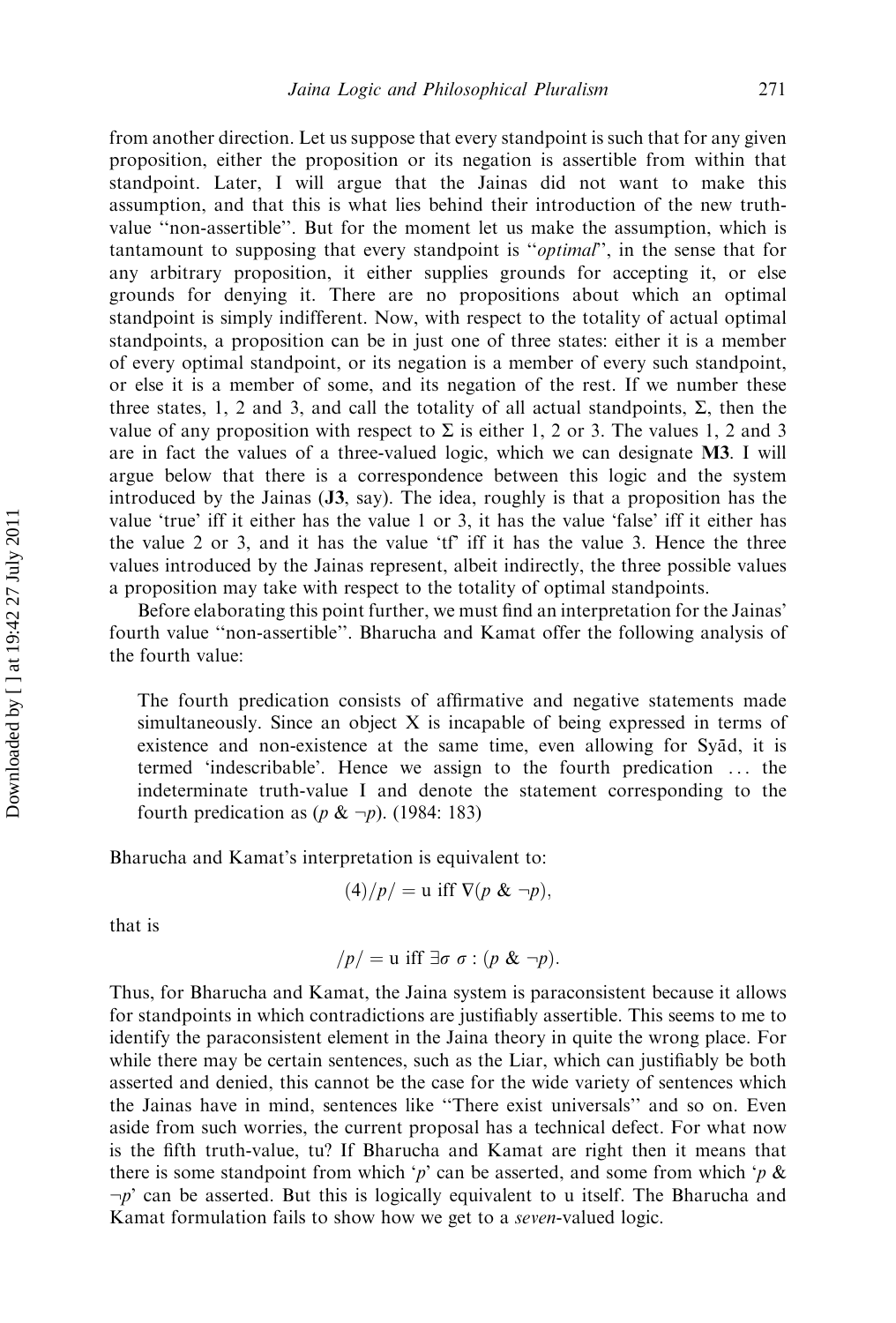Another proposed interpretation is due to Matilal. Taking at face-value the Jainas' elaboration of the fourth value as meaning "simultaneously both true and false", he says:

the direct and unequivocal challenge to the notion of contradiction in standard logic comes when it is claimed that the same proposition is both true and false at the same time in the same sense. This is exactly accomplished by the introduction of the [fourth] value—"Inexpressible", which can also be rendered as paradoxical. (1991: 10-11).

Matilal's intended interpretation seems thus to be:

$$
(4)/p = u \text{ iff } \nabla (p, \neg p),
$$
  
i.e.  $/p = u \text{ iff } \exists \sigma (\sigma : p \& \sigma : \neg p).$ 

Matilal's interpretation is a little weaker than Bharucha and Kamat, for he does not explicitly state that the conjunction ' $p\&\neg p$ ' is asserted, only that both conjuncts are. Admittedly, the difference between Matilal and Bharucha and Kamat is very slight, and indeed only exists if we can somehow make out the claim that both a proposition and its negation are assertible without it being the case that their conjunction is. For example, we might think that the standpoint of physical theory can be consistently extended by including the assertion that gods exists, and also by including the assertion that gods do not exist. It would not follow that one could from any standpoint assert the conjunction of these claims. Yet whether there is such a difference between Matilal's position and that of Bharucha and Kamat is rather immaterial, since Matilal's proposal clearly suffers from the precisely the same technical defect as theirs, namely the lack of distinctness between the fourth and fifth values.

I will now offer my own interpretation, which gives an intuitive sense to the truth-value "non-assertible", sustains the distinctness of each of the seven values, but does not require us to abandon the assumption that standpoints are internally consistent. Recall that we earlier introduced the idea of an optimal standpoint, by means of the assumption that for every proposition, either it or its negation is justifiably assertible from within the standpoint. Suppose we now retract that assumption, and allow for the existence of standpoints which are just neutral about the truth or falsity of some propositions. We can then introduce a new value as follows:

(4) 
$$
/p/ = u
$$
 iff  $\exists \sigma \neg (\sigma : p) \& \neg (\sigma : \neg p)$ .

Neither the proposition nor its negation is assertible from the standpoint. For example, neither the proposition that happiness is a virtue nor its negation receives any justification from the standpoint of physical theory. We have, in effect, rejected a commutativity rule, that if it not the case that 'p' is assertible from a standpoint  $\sigma$ then ' $\neg p$ ' is assertible from  $\sigma$ , and vice versa  $[\neg(\sigma : p)$  iff  $(\sigma : \neg p)]$ . Our new truthvalue, u, is quite naturally called "non-assertible", and it is clear that the fifth value, tu, the conjunction of t with u, is not equivalent simply with u. The degree to which the Jaina system is paraconsistent is, on this interpretation, restricted to the sense in which a proposition can be tf, i.e. both true and false because assertible from one standpoint but deniable from another. It does not follow that there are standpoints from which contradictions can be asserted.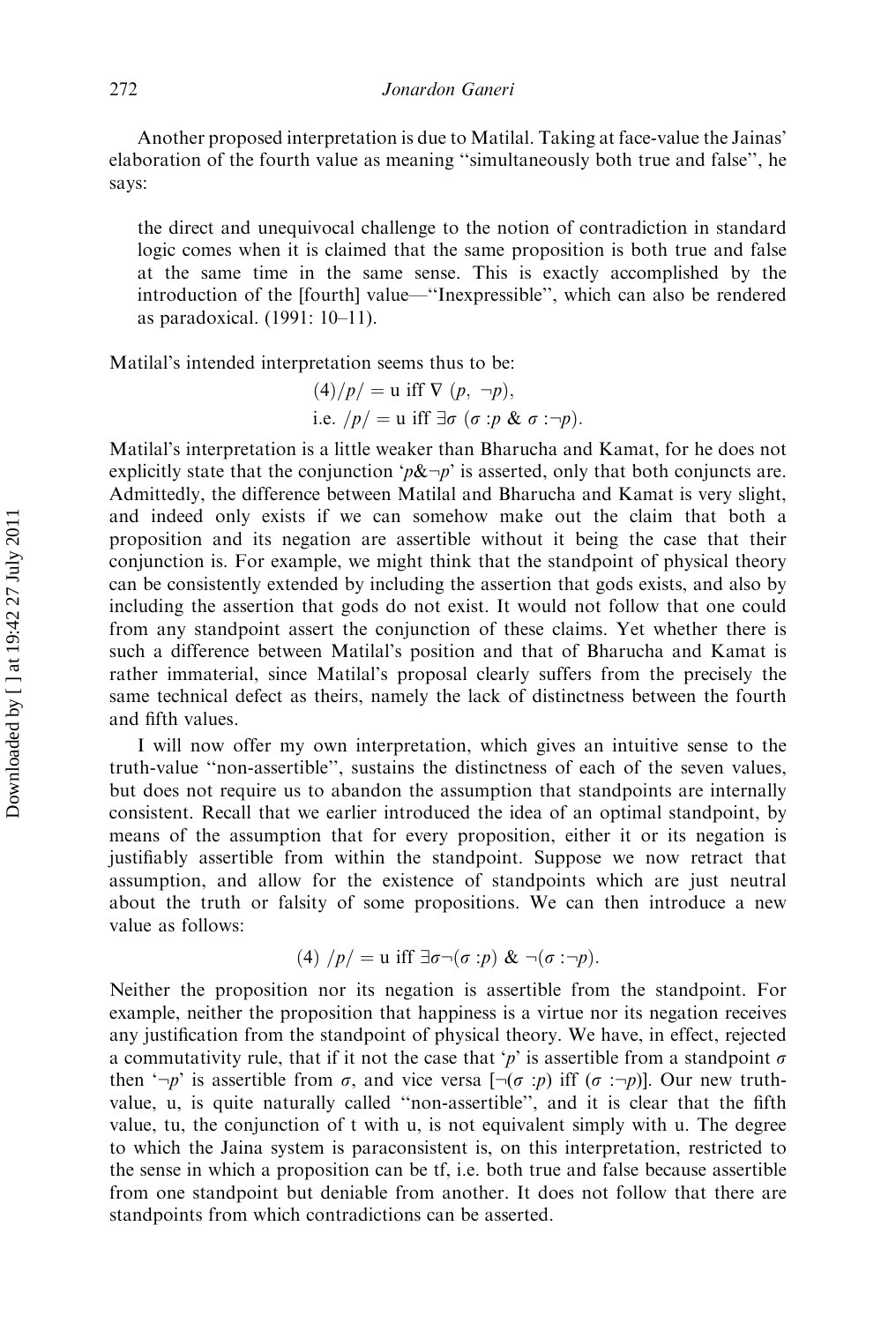Why have so many writers on Jaina logic felt that Jaina logic is paraconsistent precisely in the stronger sense? The reason for this belief is the account which some of the Jainas themselves give of the meaning of their third basic truth-value, ``nonassertible". As we saw in the passage from  $\overline{V}$  adideva Suri, some of them say that a proposition is non-assertible iff it is arguably both true and false simultaneously, as distinct from the truth value tf, which is *successively* arguably true and arguably false. We are interpreting the Jaina distinction between successive and simultaneous combination of truth-values in terms of a scope distinction with the operator "arguably". One reads "arguably (t & f)", the other "(arguably t) & (arguably f)". If this were the correct analysis of the fourth truth-value, then Jaina logic would indeed be strongly paraconsistent, for it would be committed to the assumption that there are philosophical positions in which contradictions are rationally assertible. Yet while such an interpretation is, on the face of it, the most natural way of reading Vādideva Sūri's elaboration of the distinction between the third and fourth values, it is far from clear that the Jaina pluralism really commits them to paraconsistency in this strong form. Their goal is, to be sure, to reconcile or synthesise mutually opposing philosophical positions, but they have no reason to suppose that a single philosophical standpoint can itself be inconsistent. Internal consistency was, in classical India, the essential attribute of a philosophical theory, and a universally acknowledged way to undermine the position of one's philosophical opponent was to show that their theory contradicted itself. The Jainas were as sensitive as anyone else to allegations that they were inconsistent, and strenuously denied such allegations when made. I have shown that it is possible to reconstruct Jaina seven-valued logic in a way which does not commit them to a strongly paraconsistent position.

The interpretation I give to the value "non-assertible" is quite intuitive, although it does not mean "both true and false *simultaneously*". My interpretation, moreover, is supported by at least one Jaina logician, Prabhācandra. Prabhācandra, who belongs to the first part of the ninth century C.E., is one of the few Jainas directly to address the question of why there should be just seven values. What he has to say is very interesting (Prameyakamalamārtaṇḍa, p. 683, line 7 ff):

(Opponent:) Just as the values `true' and `false', taken successively, form a new truthvalue `true-false', so do the values `true' and `true-false'. Therefore, the claim that there are seven truth-values is wrong.

(Reply:)No: the successive combination of`true' and`true-false' does not form a new truth-value, because it is impossible to have `true' twice. . . . In the same way, the successive combination of 'false' and 'true-false' does not form a new truth-value.

(Opponent:) How then does the combination of the first and the fourth, or the second and the fourth, or the third and the fourth, form a new value?

(Reply:) It is because, in the fourth value ``non-assertible'', there is no grasp of truth or falsity. In fact, the word "non-assertible" does not denote the simultaneous combination of truth and falsity. What then? What is meant by the truth-value ``non-assertible'' is that it is impossible to say which of `true' and `false' it is.

This passage seems to support the interpretation offered above. When talking about the ``law of non-contradiction'' in a deductive system, we must distinguish between two quite different theses: (a) the thesis that " $\neg$  (p &  $\neg$ p)" is a theorem in the system, and (b) the thesis that it is not the case that both 'p' and ' $\neg p$ ' are theorems.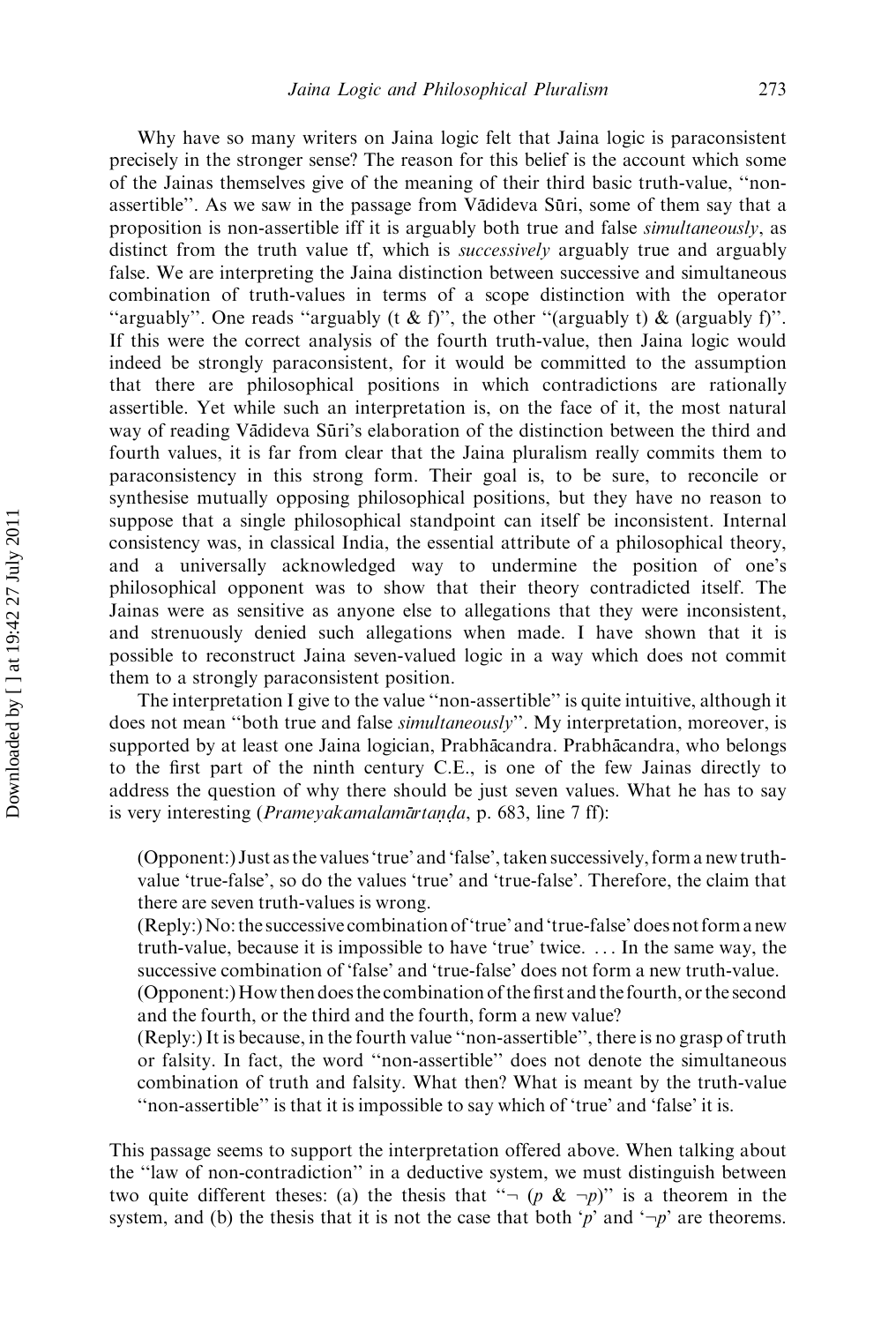The Jainas are committed to the first of these theses, but reject the second. This is the sense in which it is correct to say that the Jainas reject the "law of non-contradiction".

I showed earlier that when we restrict ourselves to optimal standpoints, the total discourse falls into just one of three possible states with respect to each system. The Jainas have a *seven*-valued logic because, if we allow for the existence of nonoptimal standpoints, standpoints which are just neutral with respect to some propositions, then, for each proposition,  $p$  say, the total discourse has exactly seven possible states. They are as follows:

- (1) *p* is a member of every standpoint in  $\Sigma$ .
- (2)  $\neg p$  is a member of every standpoint in  $\Sigma$ .
- (3) p is a member of some standpoints, and  $\neg p$  is a member of the rest.
- (4)  $p$  is a member of some standpoints, the rest being neutral.
- (5)  $\neg p$  is a member of some standpoints, the rest being neutral.
- (6)  $p$  is neutral with respect to every standpoint.
- (7) p is a member of some standpoints,  $\neg p$  is a member of some other standpoints, and the rest are neutral.

Although Jainas do not define the states in this way, but rather via the possible combinations of the three primitive values,  $t$ ,  $f$  and  $u$ , it is not difficult to see that the two sets map onto one another, just as they did before. Thus  $t=(1, 3, 4, 7)$ ,  $f=(2, 3, 5, 7), \text{ if }=(3, 7), \text{ and so on.}$ 

Using many-valued logics in this way, it should be noted, does not involve any radical departure from classical logic. The Jainas stress their commitment to bivalence, when they try to show, as Vadideva Suri did above, that the seven values in their system are all products of combining two basic values. This reflects, I think, a commitment to bivalence concerning the truth-values of propositions themselves. The underlying logic within each standpoint is classical, and it is further assumed that each standpoint or participant is internally consistent. The sometimes-made suggestion that sense can be made of many-valued logics if we interpret the assignment of non-classical values to propositions via the assignment of classical values to related items (cf. Haack 1974: 64) is reflected here in the fact that the truth-value of any proposition p (i.e.  $|p|$ ) has two values, the status of p with respect to standpoint  $\sigma('p/s')$  derivatively has three values, and the status of p with respect to a discourse  $\Sigma$  (' $/p/\Sigma$ '), as we have just seen, has seven.

Consider again the earlier example of a jury faced with conflicting evidence from a variety of witnesses. The Jainas would not here tell us `who dun it', for they don't tell us the truth-value of any given proposition. What they give us is the means to discover patterns in the evidence, and how to reason from them. For example, if one proposition is agreed on by all the witnesses, and another is agreed on by some but not others, use of the Jaina system will assign different values to the two propositions. The Jainas, as pluralists, do not try to judge which of the witnesses is lying and which is telling the truth; their role is more like that of the court recorder, to present the totality of evidence in a maximally perspicuous form, one which still permits deduction from the totality of evidence.

So far so good. But there is another worry now, one which strikes at the very idea of using a many-valued logic as the basis for a logic of discourse. For, when we come to try and construct truth-tables for the logical constants in such a logic, we discover that the logic is not truth-functional. That is to say, the truth-value of a complex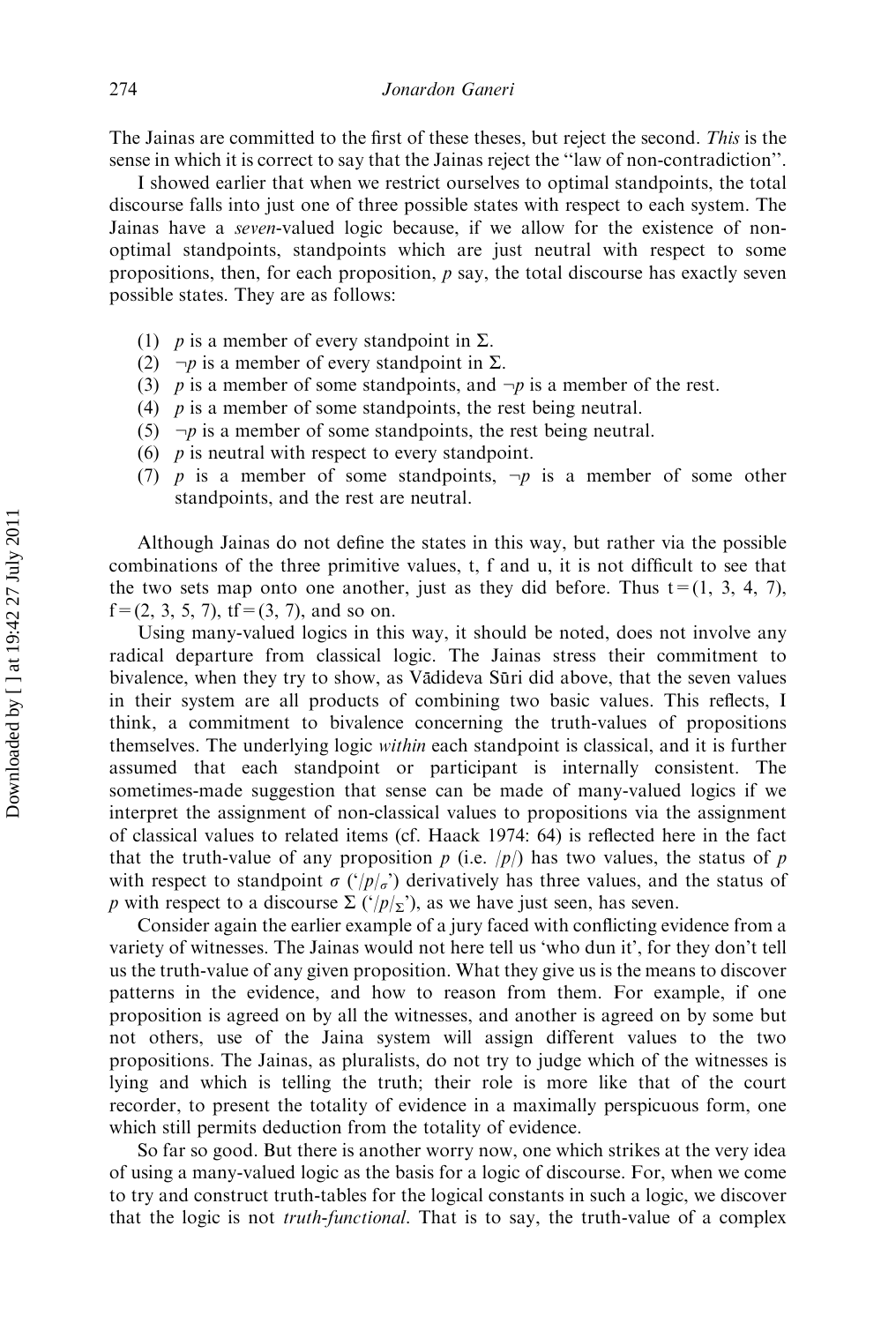proposition such as 'p & q', is not a function solely of the truth-values of the constituent propositions 'p' and 'q'. To see this, and to begin to find a solution, I would like briefly to describe the work of the Polish logician, Jaskowski, who was the founder of discursive logics in the West, and whose work, in motivation at least, provides the nearest contemporary parallel to the Jaina theory.

#### 2. Jaśkowski and the Jainas

Philosophical discourse is globally inconsistent, since there are many propositions to which some philosophers assent while others dissent. The Jainas therefore develop a logic of assertions-made-from-within-a-particular-standpoint, and note that an assertion can be both arguably true, i.e. justified by being a member of a consistent philosophical position, and at the same time be arguably false, if its negation is a member of some other consistent philosophical standpoint. This move is quite similar to that of the founder of inconsistent logics, Jaskowski, who developed a ``discussive logic'' in which a proposition is said to be `discussively true' iff it is asserted by some member of the discourse.

Jaskowski motivates his paper "Propositional Calculus for Contradictory Deductive Systems" (1948; trans. 1969), by making two observations. The first is that:

any vagueness of the term a can result in a contradiction of sentences, because with reference to the same object X we may say that "X is  $a$ " and also "X is not  $a$ ", according to the meanings of the term a adopted for the moment'

the second is that:

the evolution of the empirical sciences is marked by periods in which the theorists are unable to explain the results of experiments by a homogeneous and consistent theory, but use different hypotheses, which are not always consistent with one another, to explain the various groups of phenomena (1969: 144).

He then introduces an important distinction between two properties of deductive systems. A deductive system is said to be *contradictory* if it includes pairs of theorems A and  $\neg$ A which contradict each other. It is *over-complete*, on the other hand, if every well-formed formula is a theorem of the system. In classical logic, these two properties are conflated; hence the slogan "anything follows from a contradiction". The problem to which Jaskowski addresses himself, therefore, is that of constructing a non-classical system which is contradictory but not overcomplete. In classical logic, given two contradictory theses  $A$ ,  $\neg A$ , we may deduce first that A &  $\neg A$ , using the &-introduction or Adjunction Rule, A, B  $\rightarrow$  A&B. Then, since A &  $\neg$ A iff B &  $\neg$ B for any arbitrary A and B, and since B &  $\neg$ B  $\rightarrow$ B from &-elimination or Simplification, A & B  $\rightarrow$  A, it follows that B. More clearly:

 $(1)$  A,  $\neg A$ 

- (2) A  $\▵$   $\neg A$ , from 1 by Adjunction.
- (3) A &  $\neg A$  iff B &  $\neg B$ , for any arbitrary A and B.
- (4) B &  $\neg B \rightarrow B$ , by Simplification.
- (5) A &  $\neg A \rightarrow B$ , from 3 and 4.
- (6) B, from 2 and 5 by Modus Ponens.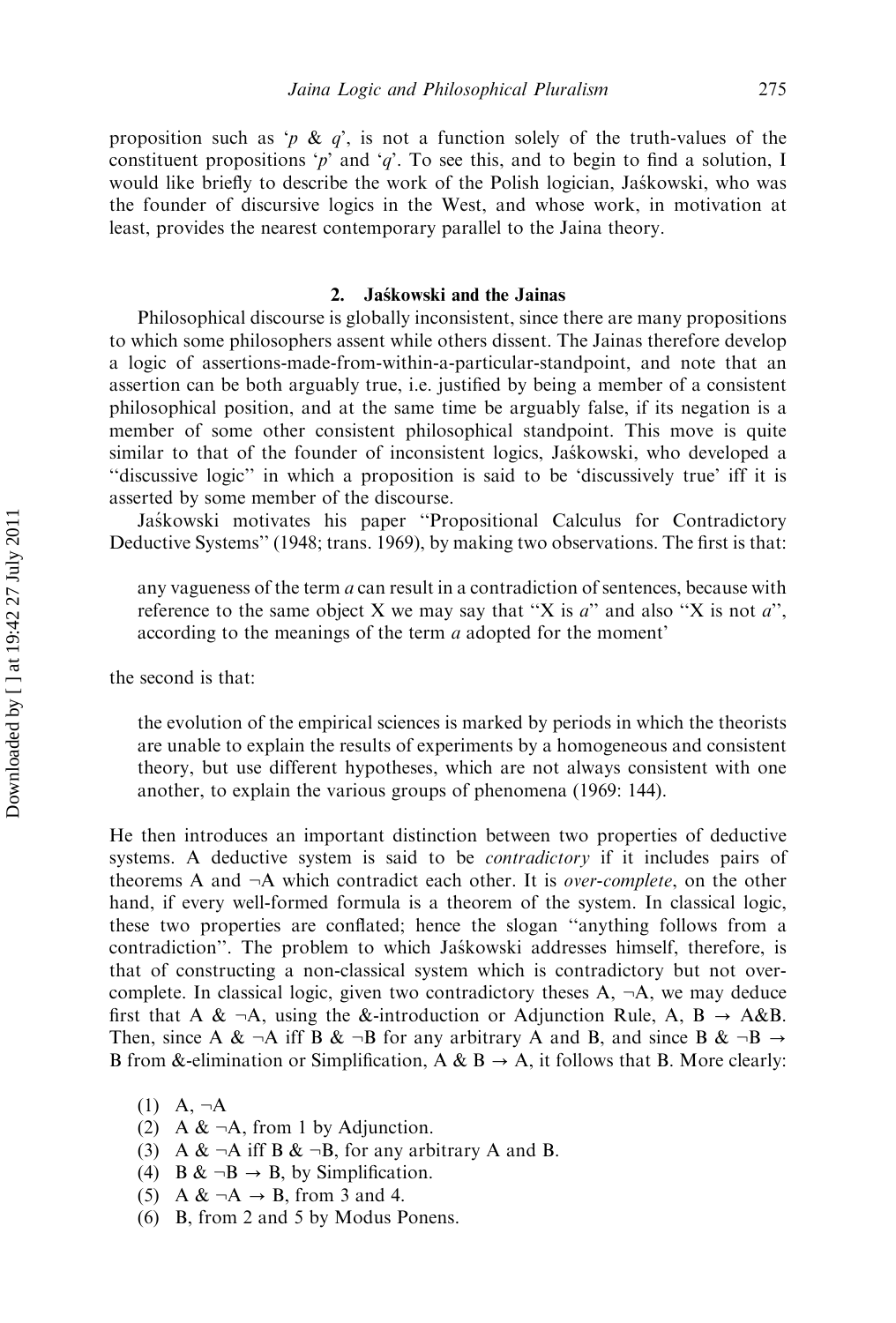To get an inconsistent (contradictory but not over-complete) system, at least one step in this sequence must be broken. In Jaskowski's new system, 'discursive logic', it is the Adjunction Rule which no longer holds. Jaskowski considers the system in which many different participants makes assertions, each thereby contributing information to a single discourse. The best example, perhaps, is one already given, the evidence presented to a jury by witnesses at a trial. Jaskowski then introduces the notion of discursive assertion, such that a sentence is discursively asserted if it is asserted by one of the participants in the discourse, and he notes that the operator "it is asserted by someone that ..." is a modal operator for the semantics of which it should be possible to use an existing modal logic. Thus:

#### A is a theorem of **D2** iff  $\Diamond A$ ,

where **D2** is Jaskowski's two-valued discursive logic, and  $\sim$ <sup>'</sup> $\Diamond$ '' is the operator "someone asserts that ...". For some reason, Jaskowski chooses a strong modal system, S5, to give the semantics of this operator, but this is surely a mistake. The reason is that the S5 modal principle 'A  $\rightarrow \Diamond A'$  does not seem to hold for a discursive system, since there will be truths which no-one asserts. It would not be difficult, however, to use a weaker modal system than S5, for example  $S2^0$  or  $S3^0$ , which lack the above principle, as the basis for **D2**. (The characteristic axiom of  $S4^0$ ,  $\Diamond \Diamond A \rightarrow \Diamond A'$ , does not seem to hold in a discursive system: it can be assertible from some standpoint that there is another standpoint in which  $p$  is assertible without there being such a standpoint.) The point to note is that, in most modal systems, the Adjunction Rule fails, since it does not follow that the conjunction A&B is possible, even if A is possible and B is separately possible. And this too, is what we would expect from the discursive operator, for one participant may assert A, and another B, without there being anyone who asserts the conjunction. Jaskowski therefore arrives at a system which is contradictory, since both A and  $\neg A$  can be theses, but, because it is non-adjunctive, is not overcomplete.

#### 3. The Logical Structure of the Jaina System

The parallels in motivation between Jaskowski's discursive logic, and the Jaina system are unmistakable. There is, however, an important difference, to which I alluded earlier. Modal logics are not truth-functional; one cannot, for example, deduce the truth-value of ' $\Diamond$ (A&B)' from the truth-values of ' $\Diamond$ A' and ' $\Diamond$ B'. And it seems for the same reason that a discursive logic cannot be truthfunctional either. Suppose, for example, that we have two propositions A, and B, both of which are assertible from (possibly distinct) standpoints, and hence both true in the Jaina system. What is the truth-value of A&B? It seems that this proposition could be either true, false, or both. To find a solution to this problem, we must explore a little the relations between many-valued and modal systems.

I would like to offer a defence of the Jaina position here. For simplicity, let us restrict ourselves to the Jaina system with only optimal standpoints and just three truth-values. If my suggested defence works here, its extension to the full Jaina system J7, would not be especially problematic. Consider again the three-valued logic, M3, whose values were defined as follows: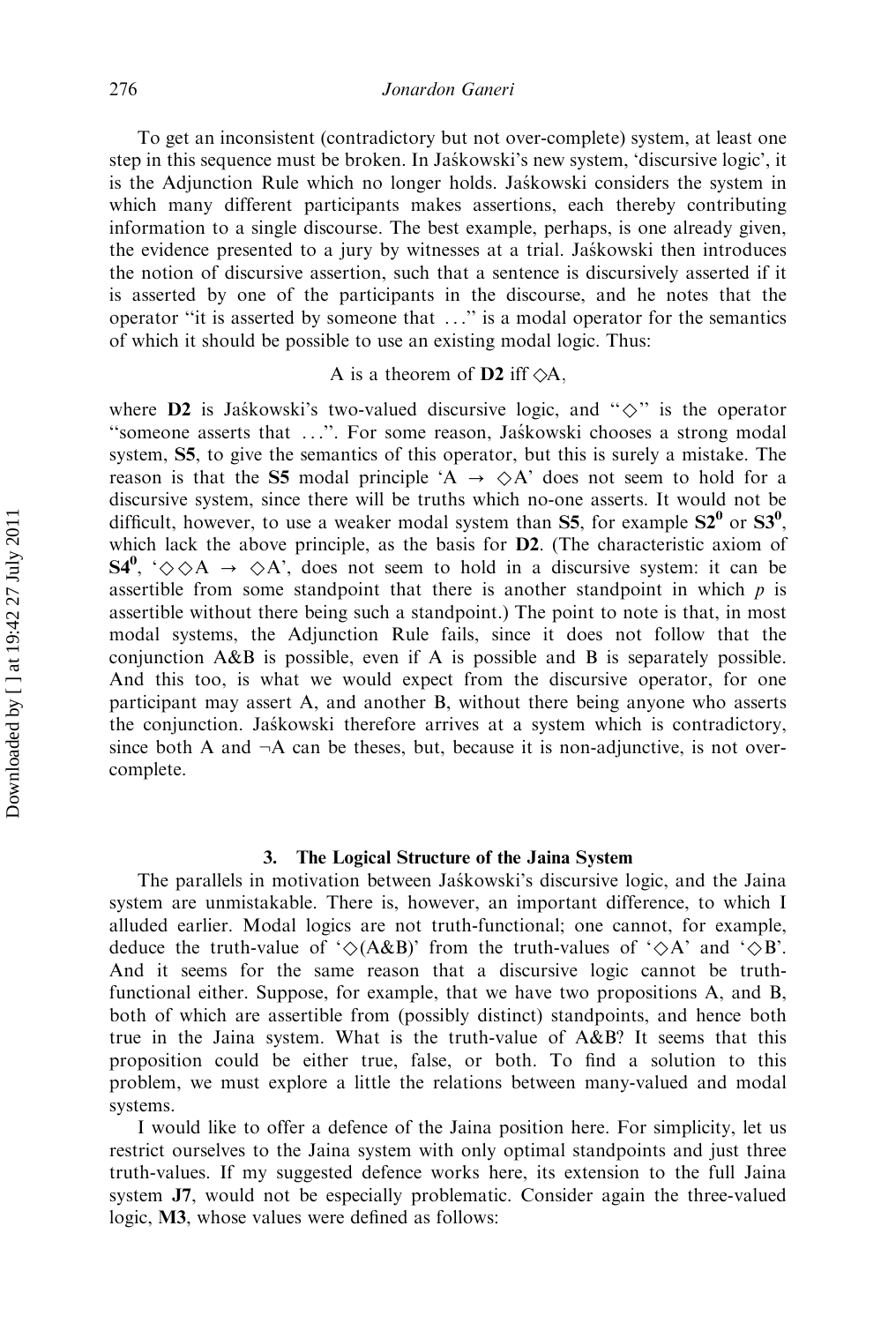$$
/p/ = 1 \text{ iff } \forall \sigma \ \sigma : p.
$$
  
\n
$$
/p/ = 2 \text{ iff } \forall \sigma \ \sigma : \neg p.
$$
  
\n
$$
/p/ = 3 \text{ iff } \exists \sigma \ \sigma : p \ \& \exists \sigma \ \sigma : \neg p.
$$

These correspond to the three possible states of a totality of optimal standpoints. When we try to construct the truth-table for conjunction in such a system, we find that it is non-truth-functional. Thus, consider the truth-value of ' $p\&q$ ', when  $\sqrt{p/}|q|=3$ . Here,  $\sqrt{pq}$  might itself be 3, but it might also be 2. Thus, the truthvalue of the conjunction is not uniquely determined by those of its conjuncts. What is uniquely determined, however, is that the truth-value belongs to the class  $(2, 3)$ . To proceed, we can appeal to an idea first introduced by N. Rescher in his paper ``Quasi-truth-functional systems of propositional logic'' (1962). A quasitruth-functional logic is defined there as one in which "some connectives are governed by many-valued functions of the truth-values of their variables''. The entries in the truth-table of such a logic are typically not single truth-values but sets of values. It is clear that the system set up just now is, in this sense, quasitruth-functional. Now, as Rescher himself points out, a quasi-truth-functional logic will always be equivalent to a multi-valued strictly truth-functional system. The idea, roughly, is that we can treat a class of truth-values as constituting a new truth-value. Typically, if the quasi-truth-functional system has n truth-values, its strictly truth-functional equivalent will have  $2<sup>n</sup>$ -1 values (Rescher notes that "in the case of a three-valued (T, F, I) quasi-truth-functional system we would need seven truth-values, to represent:  $T$ ,  $F$ ,  $I$ ,  $(T, F)$ ,  $(T, I)$ ,  $(F, I)$ ,  $(T, F, I)$ " but argues that there are special reasons entailing that for a two-valued quasi-truthfunctional system we need four rather than three values.). The seven-valued system which results in this way from the three-valued logic sketched above has, in fact, been studied notably by Moffat (see Moffat and Ritchie 1990, see also Priest 1984). I will therefore call it M7. An initially tempting idea is to identify the Jaina system J7 with M7. This, however, will only work if the fourth value, u, is defined thus:

$$
/p/ = u \text{ iff } \forall \sigma \sigma : p \lor \forall \sigma \sigma : \neg p.
$$

For then 'tu' in the Jaina system will be identical with '1' in the Moffat system, etc. This is, however, not an interpretation which receives any textual support.

Instead, let us observe that there is a close connection between M7 and the restricted Jaina system, **J3**. For note that the value  $(1, 3)$  in **M7** is such that

$$
/p/ = (1,3) \text{ iff } /p/ = 1 \vee /p/ = 3
$$
  
iff  $\forall \sigma \sigma : p \vee (\exists \sigma \sigma : p \& \exists \sigma \sigma : \neg p)$   
iff  $\exists \sigma \sigma : p.$ 

Thus  $(1, 3)$  in M7 is just the value 'true' in J3. Similarly,  $(1, 2)$  in M7 is just the value `false' in J3. Thus, although J3 is not strictly truth-functional, its truth-tables are embedded in those of the Moffat logic,  $M$ 7. I have given some of the truth-tables which illustrate this fact in the Appendix.

It is presumably possible to find a quasi-truth-functional system whose truthtables embed those of J7, the full Jaina system, in an entirely analogous way. Thus, although the loss of Adjunction means that the Jaina logic J7, is not truth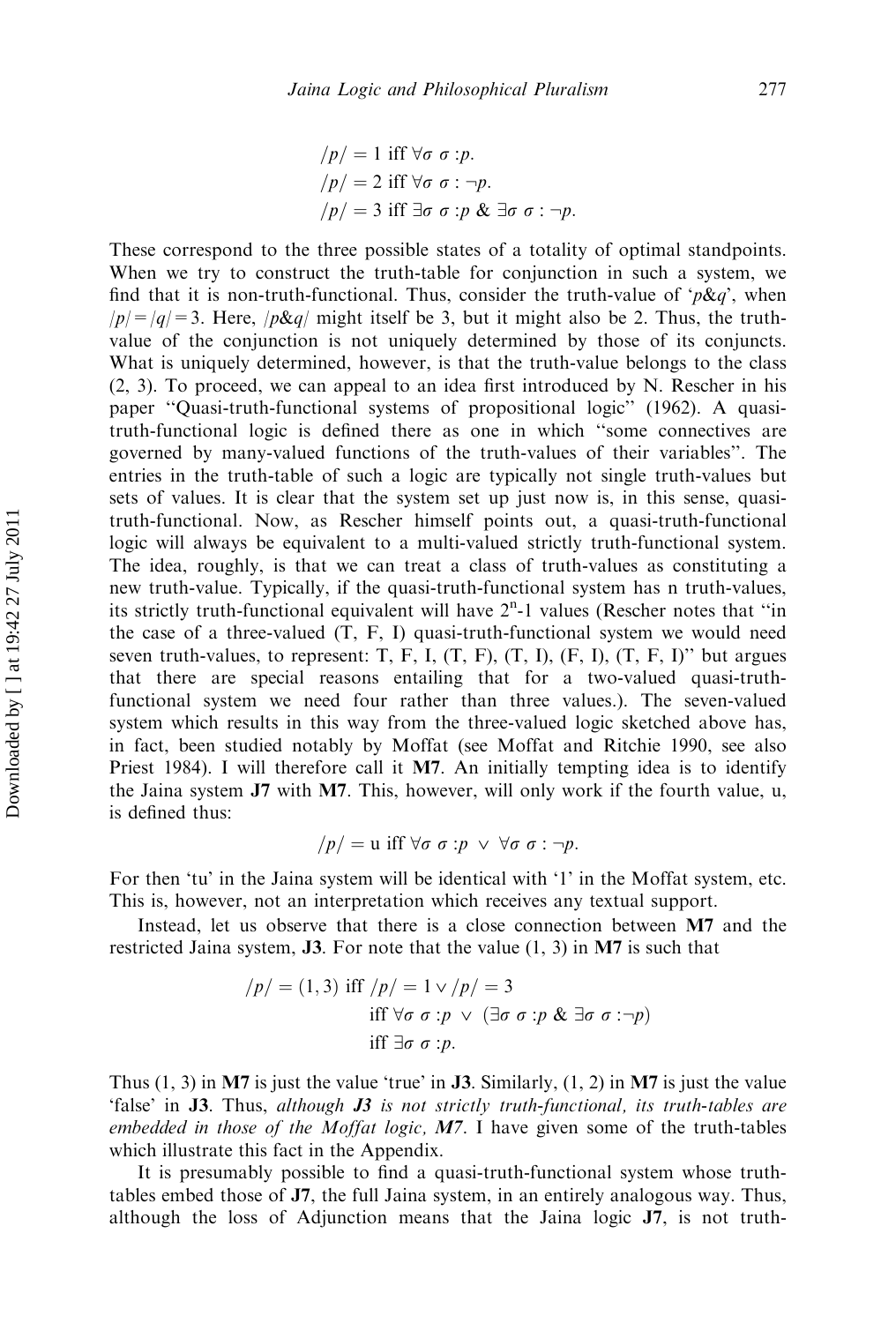functional, its truth-table is embedded in a suitable quasi-functional system. The lack of truth-functionality is not, after all, a fatal flaw in the Jaina approach.

#### 4. Axiomatisation of the Jaina System

We have shown that it is possible to use many-valued truth-tables to formalise the Jaina system. This was, in effect, the approach of the Jaina logicians themselves. Yet it would surely be much better to proceed by axiomatising the modal standpoint operator,  $\nabla$ . Once again we look to Rescher (*Topics in Philosophical Logic* (1968), chapter xiv). His work on what he calls "assertion logics" is an extension of the work of Jaśkowski. Rescher introduces a system A1, with the following axiomatic basis:

| (A1) | $(\exists p)\sigma : p$                                 | [Nonvacuousness] |
|------|---------------------------------------------------------|------------------|
| (A2) | $(\sigma : p \& \sigma : q) \supset \sigma : (p \& q)$  | [Conjunction]    |
| (A3) | $\neg \sigma : (p \& \neg p)$                           | [Consistency]    |
| (R)  | If $p \vdash q$ , then $\sigma : p \vdash \sigma : q$ . | [Commitment]     |

Note that one effect of the rule  $(R)$  is to ensure that the notion captured is not merely explicit assertion but 'commitment to assert', for  $(R)$  states that from a standpoint one may assert anything entailed by another of the assertions. I believe that the Jainas would accept each of the axioms (A1) to (A3). Bharucha and Kamat, it may be noted, would reject (A3), while Matilal, as I have represented him, would reject (A2). I have already argued that these claims are mistaken. In particular, with regard to (A2), although it is true that the Jainas reject Adjunction, what this means is that assertions made from within different standpoints cannot be conjoined, not that assertions made within the same standpoint cannot be conjoined.

We now introduce the modal standpoint operator,  $\nabla$  "arguably", via the definition:

 $\nabla p$  iff  $(\exists \sigma) \sigma : p$ ,

and add the axioms of  $S3<sup>0</sup>$  or some other suitable modal system.

Rescher defines some further systems by adding further axioms, none of which, I think, the Jainas would accept. For example, he defines  $A2$  by adding to  $A1$  the axiom that anything asserted by everyone is true  $[(\forall \sigma) \ \sigma : p \supset p]$ . There is no reason to suppose the Jainas commit themselves to this. The system J3, however, is distinguished by the new axiom (A4):

(A4) 
$$
\neg(\exists \sigma)(\neg \sigma : p \& \neg \sigma : \neg p)
$$
 [Optimality]

Rescher too proposes a "three-valued approach" to assertion logic, via the notion of 'the truth status of the assertion p with respect to an assertor', written ' $/p/\sigma$ ', and the definitions:

$$
/p/\sigma = T \text{ iff } \sigma : p,
$$
  
= F \text{ iff } \sigma : (\neg p), \text{ and}  
= I \text{ iff } \neg \sigma : p \& \neg \sigma : \neg p,

and he shows that using the axioms of A1, we can derive a quasi-truth-functional logic for this system. These are not quite the Jaina values, as introduced earlier, for they do not quantify over standpoints or assertors. It is clear, however, that the Jaina system is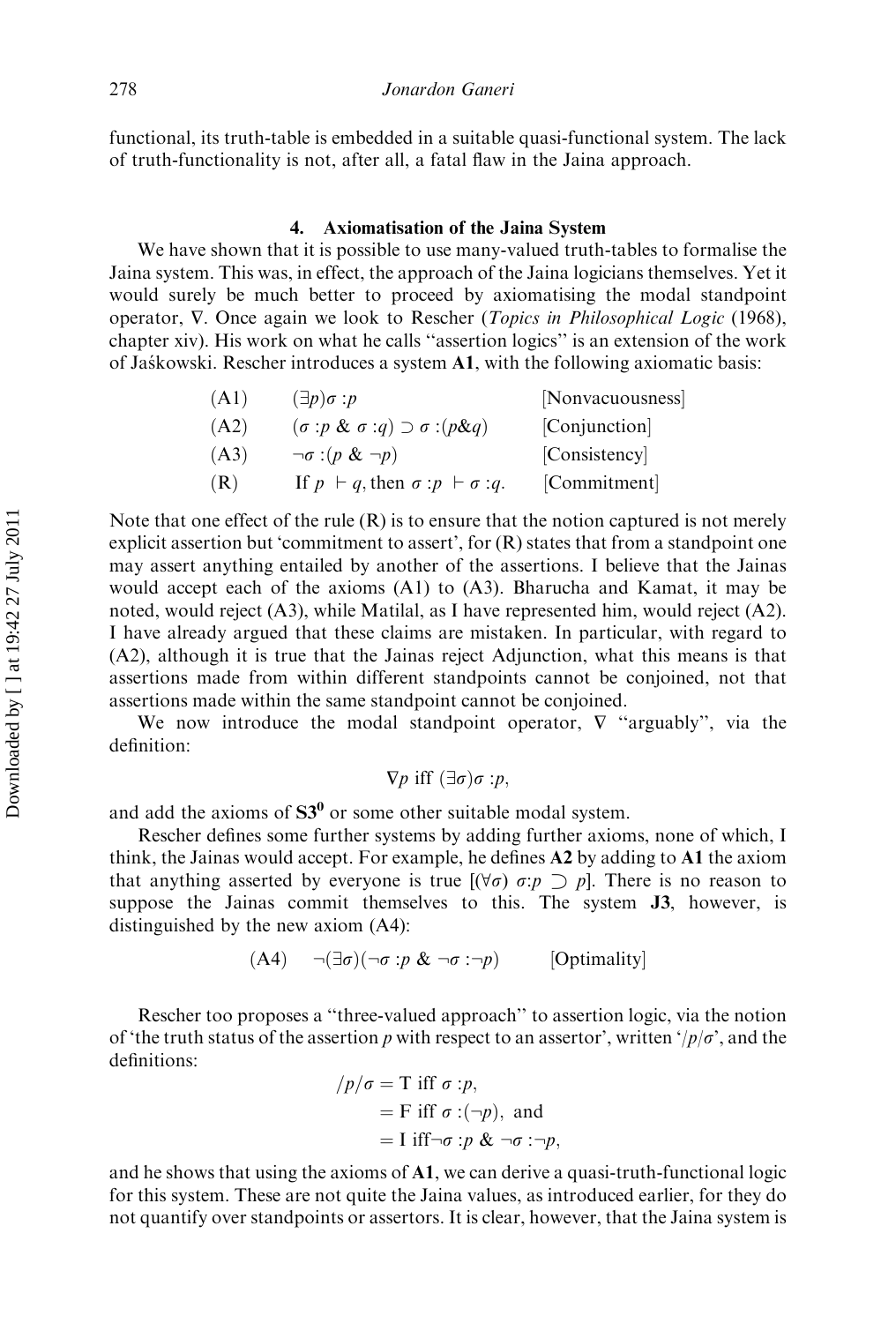of the same type as a modalized Rescher assertion logic. Their innovation is to introduce three truth-values via the definitions given before  $(|p/\Sigma = t$  iff  $(\exists \sigma)(\sigma : p)$ ;  $/p/\Sigma =$  f iff  $(\exists \sigma)(\sigma : \neg p)$ ; and  $/p/\Sigma =$ u iff  $(\exists \sigma)(\neg \sigma : p \& \neg \sigma : \neg p)$ , where  $\neg p/\Sigma$ ' stands for 'the status of the assertion p with respect to the total discourse  $\Sigma'$ ). It is this attempt to take a many-valued approach to the modalised, rather than the unmodalized, version of assertion logic which generates the extra complexity of the Jaina system. I have already noted that, since the axiom " $p \supset \nabla p$ " is lacking, the modal structure of the system will be no stronger than that of  $S3^0$ . Yet in principle there seems no reason to think that the Jaina system cannot in this way be given an axiomatic basis.

#### 5. Pluralism, Syncretism, and the Many-faceted View of Reality

The Jainas avoid dogmatism and a one-sided view of the world simply by noting that assertions are only justified in the background of certain presuppositions or conditions. It is perfectly possible for an assertion to be justified given one set of presuppositions, and for its negation to be justified given another different set. The Jainas' ingenuity lies in the skill with which they developed a logic of discourse to make more precise this natural idea. However, they also went beyond this, for they added that every standpoint reveals a facet of reality, and that, to get a full description of the world, what we need to do is to synthesise the various standpoints. As Matilal puts it, "The Jainas contend that one should try to understand the particular point of view of each disputing party if one wishes to grasp completely the truth of the situation. The total truth . . . may be derived from the integration of all different viewpoints (1977)''. But is this further step, the step from pluralism to syncretism, a coherent step to take? In particular, how is it possible to integrate inconsistent points of view? The point is made by Priest and Routley, who, commenting on the Jaina theory, state that "... such a theory risks trivialization unless some (cogent) restrictions are imposed on the parties admitted as having obtained partial truth—restrictions of a type that might well be applied to block amalgamations leading to violations of Non-Contradiction'' (Priest et al., p. 17).

Perhaps we can understand the Jaina position as follows. The so-called 'integration' of two points of view,  $\sigma_1$  and  $\sigma_2$ , does not mean the creation of some new standpoint, which is the combination of the first two. For this would lead to the formation of inconsistent standpoints unless implausible constraints were placed on what can constitute a standpoint. Instead, what it means is that, if  $p$  is assertible from some standpoint  $\sigma$ , then this fact, that p is assertible from  $\sigma$ , can itself be asserted from  $\sigma_2$  and every other standpoint. In this way, each disputant can recognise the element of truth in the other standpoints, by making explicit the presuppositions or conditions under which any given assertion is made.

If correct, this idea has an interesting consequence. In moving from pluralism to syncretism, the Jainas commit themselves to the claim that we are led to a *complete* account of reality by integrating of all the different points of view. It follows from this that every true proposition must be asserted within some standpoint, i.e. " $p \supset$  $(\exists \sigma)(\sigma : p)$ " or " $p \supset \nabla p$ ". Hence the move from pluralism to syncretism is a move from a logic of assertibility based on  $S3^0$  or weaker to one based on S3 or stronger.

To conclude, we have seen how the Jainas developed a plausible and interesting logic of philosophical discourse, how they did not (or need not) commit themselves to the strongly paraconsistent position normally attributed to them, and how, as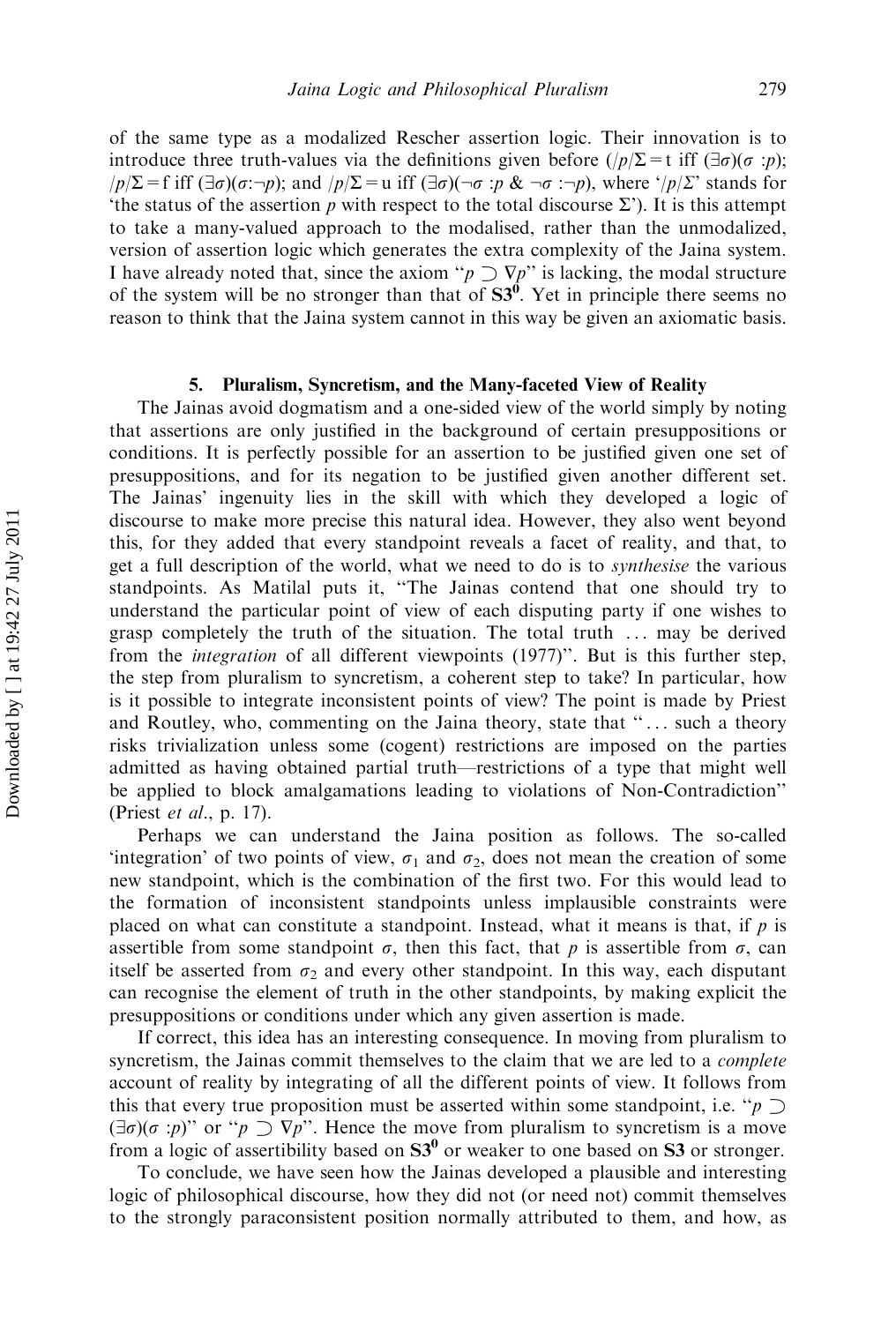they strengthened their position from one of pluralism to one of syncretism, they had also to strengthen correspondingly the modal logic underlying the operator " $s\bar{y}\bar{a}t$ ".

#### References

- Bharucha, F. and Kamat, R. V. 1984. 'Syadvada theory of Jainism in terms of deviant logic', Indian Philosophical Quarterly 9, 181-187.
- Dundas, P. 1992. The Jains. London: Routledge.
- Ganeri, J. 2001. 'Rationality, harmony and perspective', in *Philosophy in Classical India: The Proper Work* of Reason. London: Routledge.
- Gokhale, P. 1991. "The Logical Structure of Syadvada", Journal of Indian Council of Philosophical Research 8, 73±81.
- Haack, S. 1974. Deviant Logic. Cambridge: Cambridge University Press.
- Jaśkowski, S. 1948. 'Propositional calculus for contradictory deductive systems', Studia Logica 24, 143–157.
- Matilal, B. K. 1977. The Central Philosophy of Jainism. Calcutta: Calcutta University Press.
- Matilal, B. K. 1991. *`Anekānta*: both yes and no?', *Journal of Indian Council of Philosophical Research* 8,  $1 - 12$ .
- Moffat, D. C. and Ritchie, G. D. 1990. "Modal queries about partially-ordered plans", Journal of Experimental and Theoretical Artificial Intelligence 2, 341-368.
- Mukerji, R. N. 1977. "The Jaina logic of seven-fold predication," in A.N. Upadhye, N. Tatia, D. Malvara K. IV. 1977. The sama logic of seven fold predication, in T.T.C. epadnye, T.C. Tatal, E. Tion, M. Shastri, K. Shastri eds., *Mahavira and His Teachings*, Bombay, 225–233.
- ma, M. Meha, W. Shastri, R. Shastri cas., Mahama and The Teachings, Bolhody, 229-255.<br>Prabhacandra. 1941. *Prameyakamalamartanda*, M. K. Shastri, ed. Bombay: Nirnayasagar Press.
- Priest, G. 1984. 'Hypercontradictions', Logique et Analyse 107, 237-243.

Priest, G., Routley, R. and Norman, J., eds. 1989. Paraconsistent Logic: Essays on the Inconsistent. Munchen: Philosophia Verlag.

Rescher, N. 1962. "Quasi-truth-functional systems of propositional logic", Journal of Symbolic Logic 27,  $1 - 10.$ 

Rescher, N. 1968. Topics in Philosophical Logic. Dordrecht: Reidel.

- Shah, J., Nagin ed. 2000, Jaina Theory of Multiple Facets of Reality and Truth. Bhogilal Leherchand Institute of Indology, Delhi.
- Vadideva Suri: 1967. *Pramana-naya-tattvalokalamkara*, H. S. Battacharya, ed. and transl. Bombay: Jain Sahitya Vikas Mandal.

#### Appendix

Some truth-tables for J3

| &                                                         |                                    |                                           | (2,3)                                              | (1,3)                                                    | (1,2,3)                                                    | (1,2)                                                  |
|-----------------------------------------------------------|------------------------------------|-------------------------------------------|----------------------------------------------------|----------------------------------------------------------|------------------------------------------------------------|--------------------------------------------------------|
| $\overline{2}$<br>3<br>(2,3)<br>(1,3)<br>(1,2,3)<br>(1,2) | (2,3)<br>(1,3)<br>(1,2,3)<br>(1,2) | (2,3)<br>(2,3)<br>(2,3)<br>(2,3)<br>(2,3) | (2,3)<br>(2,3)<br>(2,3)<br>(2,3)<br>(2,3)<br>(2,3) | (1,3)<br>(2,3)<br>(2,3)<br>(1,2,3)<br>(1,2,3)<br>(1,2,3) | (1,2,3)<br>(2,3)<br>(2,3)<br>(1,2,3)<br>(1,2,3)<br>(1,2,3) | (1,2)<br>(2,3)<br>(2,3)<br>(1,2,3)<br>(1,2,3)<br>(1,2) |

The truth-table for  $\&$  in M7 is as follows:

The embedded truth-table for  $\&$  in J3 is therefore:

| &      |        |        |          |  |
|--------|--------|--------|----------|--|
|        |        |        |          |  |
| tf     |        |        |          |  |
| $\sim$ |        |        |          |  |
|        | $\sim$ | $\int$ | (t,f,tf) |  |